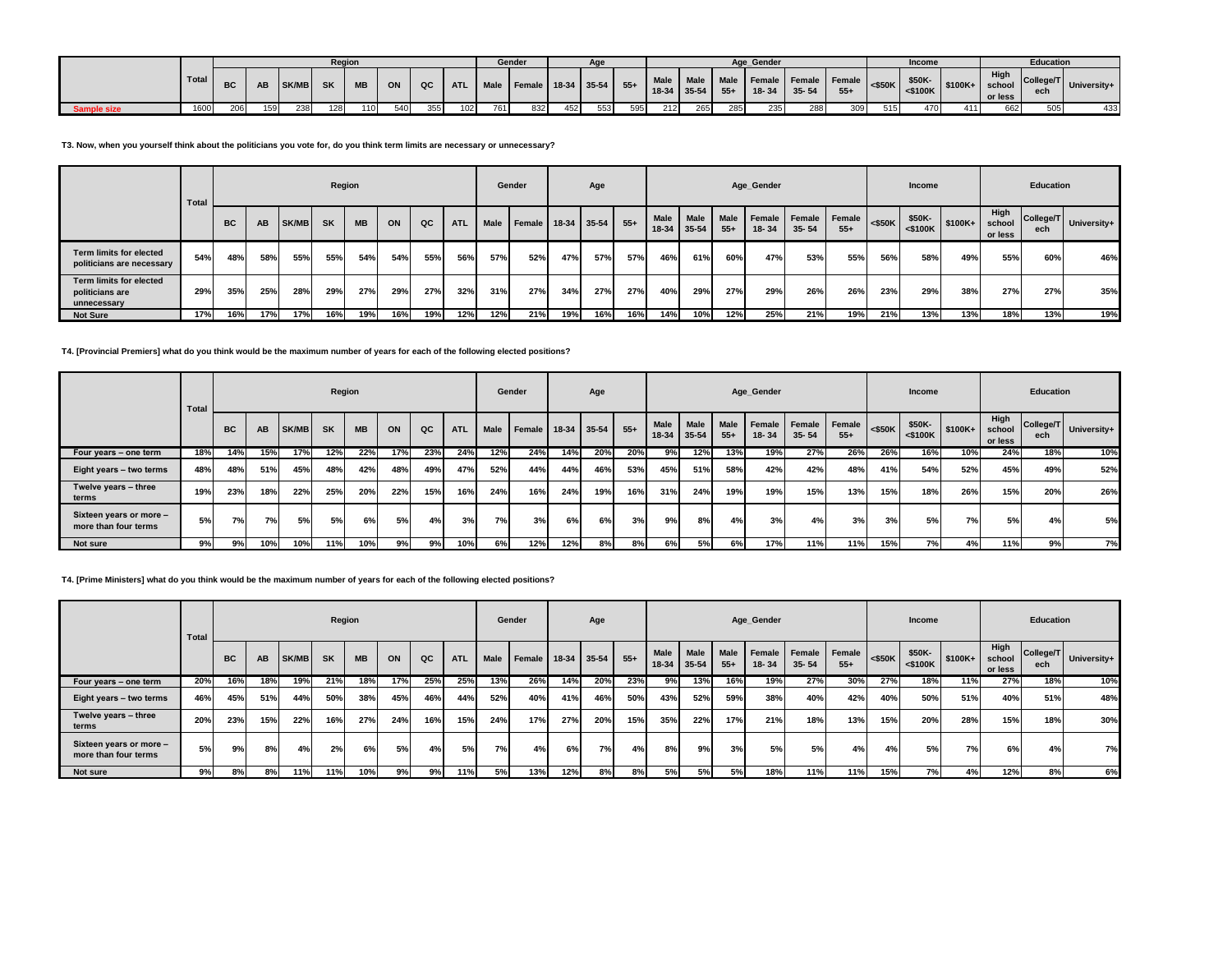# **T4. [Members of the federal parliament] what do you think would be the maximum number of years for each of the following elected positions?**

|                                                 | <b>Total</b> |           |     |       | Region    |           |     |     |            |      | Gender |     | Age         |       |                      |                   |                      | Age Gender          |                     |                 |           | Income                  |          |                           | Education        |             |
|-------------------------------------------------|--------------|-----------|-----|-------|-----------|-----------|-----|-----|------------|------|--------|-----|-------------|-------|----------------------|-------------------|----------------------|---------------------|---------------------|-----------------|-----------|-------------------------|----------|---------------------------|------------------|-------------|
|                                                 |              | <b>BC</b> | AB  | SK/MB | <b>SK</b> | <b>MB</b> | ON  | QC  | <b>ATL</b> | Male | Female |     | 18-34 35-54 | $55+$ | <b>Male</b><br>18-34 | Male<br>$35 - 54$ | <b>Male</b><br>$55+$ | Female<br>$18 - 34$ | Female<br>$35 - 54$ | Female<br>$55+$ | $<$ \$50K | \$50K-<br>$<$ \$100 $K$ | $$100K+$ | High<br>school<br>or less | College/T<br>ech | University+ |
| Four years - one term                           | 19%          | 17%       | 17% | 18%   | 20%       | 17%       | 16% | 24% | 25%        | 14%  | 24%    | 11% | 21%         | 24%   | $9\%$                | 14%               | 18%                  | 14%                 | 27%                 | 30%             | 25%       | 17%                     | 11%      | 27%                       | 17%              | 10%         |
| Eight years - two terms                         | 33%          | 31%       | 38% | 35%   | 36%       | 35%       | 32% | 33% | 34%        | 35%  | 31%    | 26% | 34%         | 38%   | 25%                  | 37%               | 41%                  | 24%                 | 31%                 | 35%             | 31%       | 36%                     | 35%      | 32%                       | 36%              | 31%         |
| Twelve years - three<br>terms                   | 25%          | 27%       | 22% | 23%   | 21%       | 25%       | 31% | 18% | 19%        | 30%  | 20%    | 29% | 24%         | 22%   | 33%                  | 29%               | 28%                  | 26%                 | 20%                 | 17%             | 18%       | 26%                     | 34%      | 18%                       | 25%              | 35%         |
| Sixteen years or more -<br>more than four terms | 11%          | 14%       | 11% | 11%   | 9%        | 13%       | 10% | 13% | 9%।        | 15%  | 8%     | 19% | 11%         | 6%    | 25%                  | 13%               | 8%                   | 14%                 | 8%                  | 4%              | 8%        | 12%                     | 15%      | 8%                        | 11%              | 16%         |
| Not sure                                        | 12%          | 11%       | 11% | 12%   | 15%       | 10%       | 12% | 12% | 12%        | 7%   | 16%    | 16% | 11%         | 10%   | 8%                   | 8%                | 5%                   | 22%                 | 13%                 | 14%             | 19%       | 9%                      | 5%       | 15%                       | 11%              | 8%          |

**T4. [Members of the provincial legislative assembly] what do you think would be the maximum number of years for each of the following elected positions?**

|                                                 | Total |           |           |       | Region    |           |     |     |            |      | Gender |     | Age         |       |                          |                          |                      | Age Gender            |                     |                 |           | Income               |          |                           | <b>Education</b> |               |
|-------------------------------------------------|-------|-----------|-----------|-------|-----------|-----------|-----|-----|------------|------|--------|-----|-------------|-------|--------------------------|--------------------------|----------------------|-----------------------|---------------------|-----------------|-----------|----------------------|----------|---------------------------|------------------|---------------|
|                                                 |       | <b>BC</b> | <b>AB</b> | SK/MB | <b>SK</b> | <b>MB</b> | ON  | QC  | <b>ATL</b> | Male | Female |     | 18-34 35-54 | $55+$ | <b>Male</b><br>$18 - 34$ | <b>Male</b><br>$35 - 54$ | <b>Male</b><br>$55+$ | Female  <br>$18 - 34$ | Female<br>$35 - 54$ | Female<br>$55+$ | $<$ \$50K | \$50K-<br>$<$ \$100K | $$100K+$ | High<br>school<br>or less | College/T<br>ech | I University+ |
| Four years - one term                           | 19%   | 17%       | 18%       | 18%   | 17%       | 18%       | 16% | 21% | 28%        | 14%  | 23%    | 10% | 19%         | 24%   | 9%                       | 14%                      | 18%                  | 11%                   | 25%                 | 30%             | 24%       | 17%                  | 11%      | 26%                       | 17%              | 9%            |
| Eight years - two terms                         | 34%   | 32%       | 36%       | 34%   | 36%       | 32%       | 35% | 34% | 38%        | 37%  | 32%    | 29% | 34%         | 39%   | 29%                      | 38%                      | 41%                  | 28%                   | 31%                 | 37%             | 32%       | 39%                  | 35%      | 32%                       | 37%              | 35%           |
| Twelve years - three<br>terms                   | 24%   | 25%       | 25%       | 25%   | 24%       | 26%       | 27% | 20% | 16%        | 28%  | 20%    | 26% | 25%         | 21%   | 29%                      | 27%                      | 28%                  | 24%                   | 22%                 | 15%             | 17%       | 24%                  | 34%      | 17%                       | 24%              | 33%           |
| Sixteen years or more -<br>more than four terms | 11%   | 14%       | 9%        | 11%   | 9%        | 14%       | 9%  | 13% | 8%         | 14%  | 8%     | 17% | 11%         | 6%    | 22%                      | 13%                      | 8%                   | 12%                   | 9%                  | 4%              | 8%        | 11%                  | 14%      | 8%                        | 11%              | 14%           |
| Not sure                                        | 12%   | 12%       | 11%       | 12%   | 15%       | 10%       | 13% | 13% | 9%         | 8%   | 17%    | 18% | 11%         | 10%   | 10%                      | 8%                       | 5%                   | 25%                   | 13%                 | 14%             | 19%       | 9%                   | 6%       | 16%                       | 12%              | 8%            |

#### **T4. [Mayors] what do you think would be the maximum number of years for each of the following elected positions?**

|                                                 | Total |           |           |       | Region    |           |     |     |            |      | Gender |       | Age     |       |                      |                      |                      | Age_Gender          |                     |                 |           | Income               |          |                           | <b>Education</b> |             |
|-------------------------------------------------|-------|-----------|-----------|-------|-----------|-----------|-----|-----|------------|------|--------|-------|---------|-------|----------------------|----------------------|----------------------|---------------------|---------------------|-----------------|-----------|----------------------|----------|---------------------------|------------------|-------------|
|                                                 |       | <b>BC</b> | <b>AB</b> | SK/MB | <b>SK</b> | <b>MB</b> | ON  | QC  | <b>ATL</b> | Male | Female | 18-34 | $35-54$ | $55+$ | <b>Male</b><br>18-34 | <b>Male</b><br>35-54 | <b>Male</b><br>$55+$ | Female<br>$18 - 34$ | Female<br>$35 - 54$ | Female<br>$55+$ | $<$ \$50K | \$50K-<br>$<$ \$100K | $$100K+$ | High<br>school<br>or less | College/T<br>ech | University+ |
| Four years - one term                           | 19%   | 18%       | 14%       | 22%   | 20%       | 24%       | 18% | 23% | 24%        | 14%  | 25%    | 12%   | 21%     | 23%   | 8%                   | 14%                  | 17%                  | 16%                 | 28%                 | 29%             | 25%       | 17%                  | 12%      | 26%                       | 18%              | 11%         |
| Eight years - two terms                         | 37%   | 35%       | 38%       | 43%   | 43%       | 42%       | 35% | 37% | 40%        | 42%  | 32%    | 32%   | 34%     | 43%   | 34%                  | 39%                  | 50%                  | 28%                 | 29%                 | 37%             | 34%       | 39%                  | 39%      | 34%                       | 38%              | 39%         |
| Twelve years - three<br>terms                   | 21%   | 22%       | 24%       | 18%   | 19%       | 18%       | 24% | 17% | 14%        | 24%  | 18%    | 24%   | 22%     | 18%   | 30%                  | 24%                  | 20%                  | 18%                 | 19%                 | 15%             | 15%       | 24%                  | 28%      | 16%                       | 21%              | 28%         |
| Sixteen years or more -<br>more than four terms | 11%   | 12%       | 11%       | 7%    | 8%        | 7%        | 13% | 10% | 8%         | 12%  | 10%    | 16%   | 11%     | 8%    | 17%                  | 13%                  | 8%                   | 15%                 | 9% I                | 7%              | 9%        | 10%                  | 15%      | 10%                       | 11%              | 13%         |
| Not sure                                        | 12%   | 13%       | 13%       | 10%   | 11%       | 10%       | 11% | 13% | 14%        | 8%   | 16%    | 17%   | 12%     | 9%    | 10%                  | 9%                   | 5%                   | 22%                 | 15%                 | 12%             | 18%       | 10%                  | 6%       | 14%                       | 12%              | 9%          |